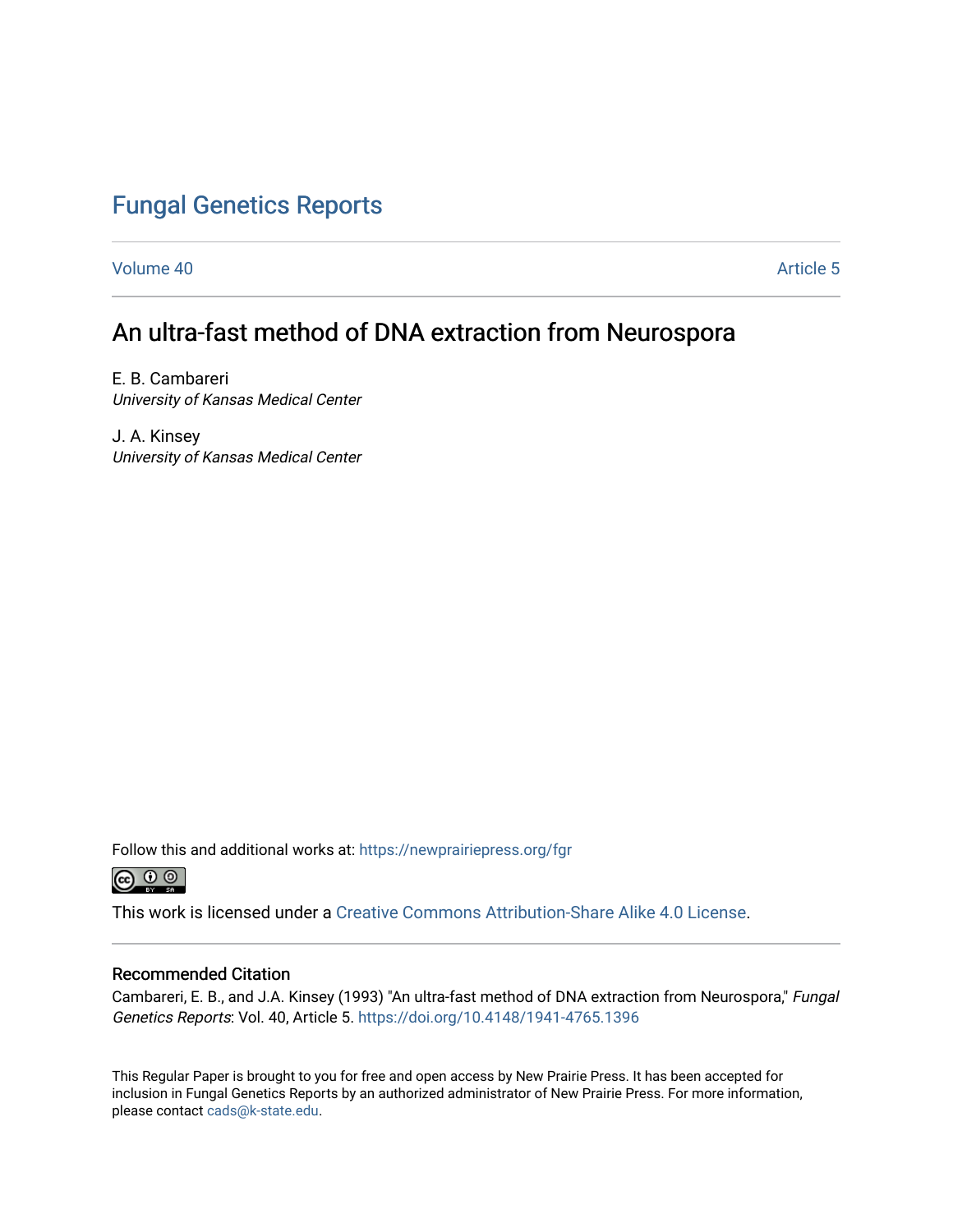## An ultra-fast method of DNA extraction from Neurospora

#### Abstract

We have found that the DNA extraction procedure of Metzenberg and Baitch (Neurospora Newsl. 28:20)/Stevens and Metzenberg (Neurospora Newsl. 29:27) while giving excellent yield and size of DNA, is somewhat cumbersome and also results in the occasional sample that proves to be uncuttable.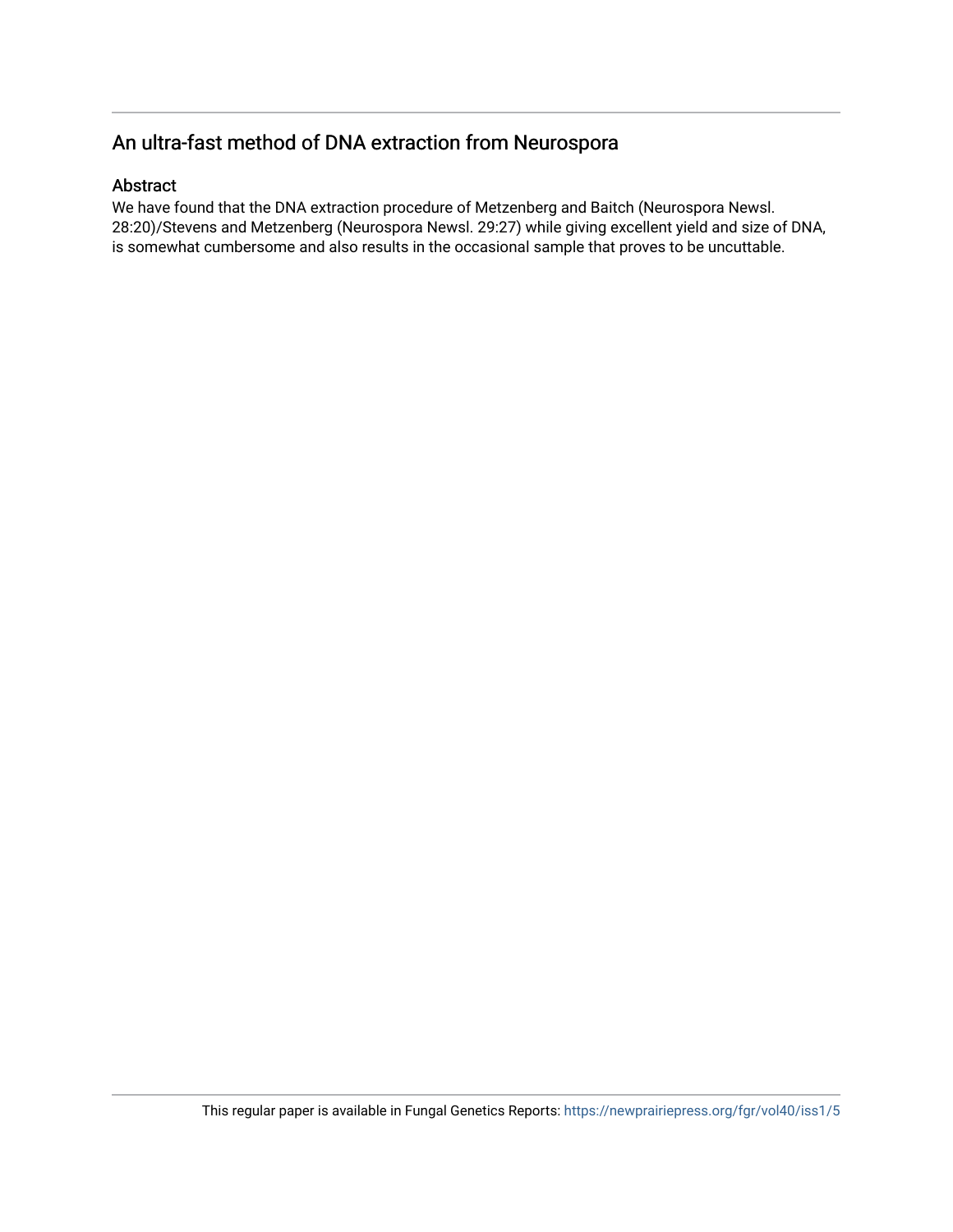## **An Ultra-fast method of DNA extraction from Neurospora**

*Edward B. Cambareri and John A. Kinsey - Department of Microbiology, Molecular Genetics and Immunology, University of Kansas Medical Center, Kansas City, KS 66160* 

We have found that the DNA extraction procedure of Metzenberg and Baitch (Neurospora Newsl. 28:20)/Stevens and Metzenberg (Neurospora Newsl. 29:27) while giving excellent yield and size of DNA, is somewhat cumbersome and also results in the occasional sample that proves to be uncuttable. We report here a simple method for growing Neurospora and for isolation of DNA that may be performed in two days from start to finish. The growth of mycelia in Petri plates (suggested by G. May) eliminates the need for large numbers of flasks when growing many cultures for DNA isolation.

1. Inoculate plastic Petri plates containing 25 ml of 1X Vogels, 2% sucrose, 0.04% Tween-80 (to prevent conidiation) (Zalokar, M. 1954. Arch. Biochem. Biophys. 50:71-80) plus any other required supplements. We use a loopful of conidia from a 5-10 day old tube. Incubate at 33°C. Handle the plates carefully to prevent spillage.

2. Harvest the mycelia by filtration after 36-48 h, rinse with distilled water and remove excess water by briefly pressing the pad between paper towels. Lyophilize for at least 2 h.

3. Grind the lyophilized pad in a 1.5 ml microfuge tube or a 15 ml conical tube using a metal rod or a spatula.

4. Add 1 ml of extraction buffer to the tube containing the mycelial powder and mix gently. Let stand at room temperature. for 20 min.

5. Transfer the homogenate to a microfuge tube and centrifuge in a microfuge for 5 min.

6. Recover supernatant and transfer to a tube containing 1 ml of diatomaceous earth (DE) in 6M Guanidine Thiocyanate. Let this stand at room temperature. for 2-3 min.

7. Decant into a spin column (either a 3 cc syringe body plugged with siliconized glass wool or a prefabricated spin column) and filter by aspiration. Rinse 3 times with 2 ml of 80% isopropanol. Continue aspiration for 2 min to dry out the DE. We use a standard 1 liter filter flask with a #8 stopper drilled with 5 small bore holes. Ten samples can be filtered simultaneously by using two flasks from one aspirator with a Y-junction. Commercial manifolds are also available.

8. Place each column into a 15 ml conical tube with the tip of the column resting inside a 0.5 ml microfuge tube at the bottom of the 15 ml tube. Add 150 ul of ddH20 at 65°C and spin in a tabletop centrifuge at maximum speed for 1 minute. Add an additional 150 µl and repeat.

### **Extraction Buffer**

2M NaCl 0.4% Deoxycholic acid (sodium salt) Sigma D-6750 1.0% Brij 58 (polyoxyethylene 20 cetyl ether ) Sigma P-5884